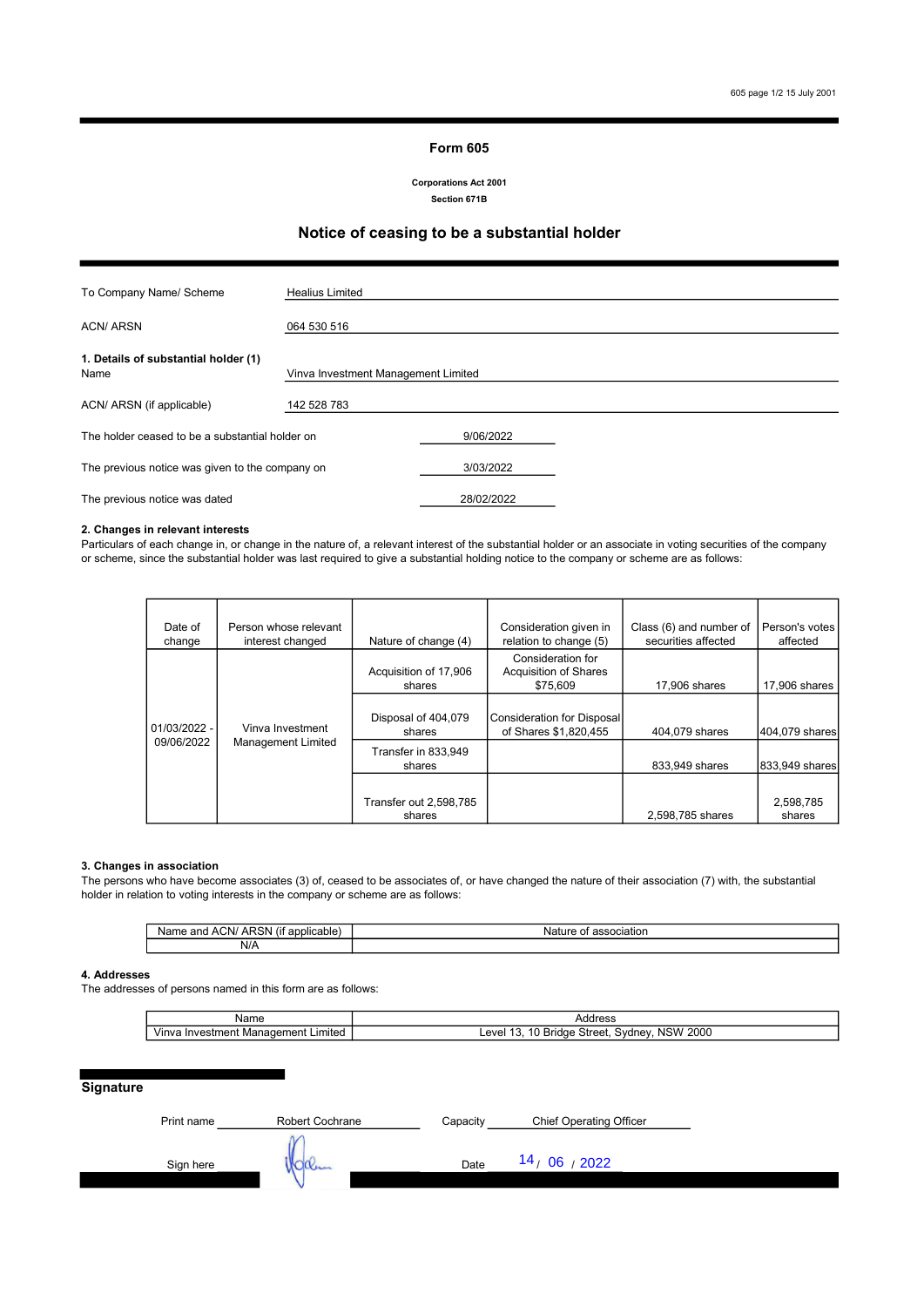### DIRECTIONS

- (1) If there are a number of substantial holders with similar or related relevant interests (eg. a corporation and its related corporations, or the manager and trustee of an equity trust), the names could be included in an annexure to the form. If the relevant interests of a group of persons are essentially similar, they may be referred to throughout the<br>form as a specifically named group if the memb
- (2) See the definition of "relevant interest" in sections 608 and 671B(7) of the Corporations Act 2001.
- (3) See the definition of "associate" in section 9 of the Corporations Act 2001.
- (4) Include details of:
	- (a) .<br>\_any relevant agreement or other circumstances because of which the change in relevant interest occurred. If subsection 671B(4) applies, a copy of any document setting out the terms of any relevant agreement, and a statement by the person giving full and accurate details of any contract, scheme or arrangement, must accompany this form, together with a written statement certifying this contract, scheme or arrangement; and
		- (b) any qualification of the power of a person to exercise, control the exercise of, or influence the exercise of, the voting powers or disposal of the securities to<br>which the relevant interest relates (indicating clearly the

See the definition of "relevant agreement" in section 9 of the Corporations Act 2001.

- (5) Details of the consideration must include any and all benefits, money and other, that any person from whom a relevant interest was acquired has, or may, become entitled to<br>receive in relation to that acquisition. Details m receive in relation to that acquisition. Details must be included even if the scribin is conditioned on the relation of the whole or its associate in relation to the acquisitions, even if they are not paid directly to the was acquired.
- (8) The voting shares of a company constitute one class unless divided into separate classes.
- (7) Give details, if appropriate, of the present association and any change in that association since the last substantial holding notice.